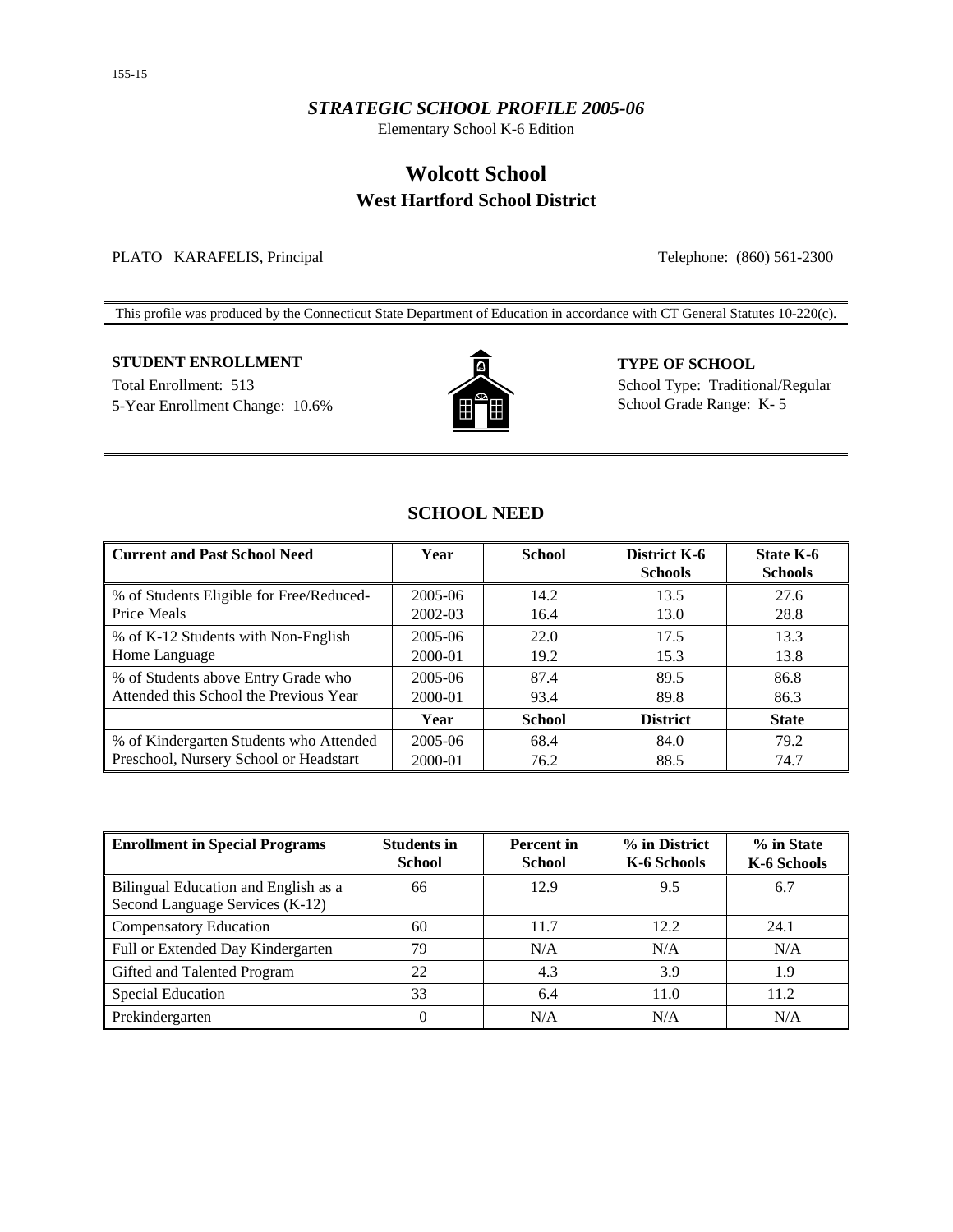| <b>Race/Ethnicity</b> | <b>Number</b> | Percent | 35.7%<br><b>Total Minority 2005-06</b> |
|-----------------------|---------------|---------|----------------------------------------|
| American Indian       |               | 0.2     | 30.8%<br><b>Total Minority 2000-01</b> |
| Asian American        | 75            | 14.6    |                                        |
| <b>Black</b>          | 35            | 6.8     |                                        |
| Hispanic              | 72            | 14.0    |                                        |
| White                 | 330           | 64.3    |                                        |

| <b>Total Minority 2005-06</b> | 35.7% |
|-------------------------------|-------|
| <b>Total Minority 2000-01</b> | 30.8% |



### **EFFORTS TO REDUCE RACIAL, ETHNIC, AND ECONOMIC ISOLATION**

Connecticut law requires that school districts provide educational opportunities for their students to interact with students and teachers from diverse racial, ethnic, and economic backgrounds. This may occur through programs with other schools, distance learning, or other experiences. Below is the description submitted by this school of how it provides such experiences.

In an effort to reduce racial, ethnic, and economic isolation, Wolcott School offered several distinct programs: The Hillcrest Area Neighborhood Outreach Center (HANOC), Town Meeting, a new Respect and Responsibility Room and Program, improved transportation and several site based planning initiatives.

The HANOC Center is on Hillcrest Avenue. Many lower income and minority children from this area attend our school. Through open houses, block parties, and other events, elementary age students have been encouraged to visit the center for help with homework. Parent workshops and related services are also offered at the center. We have held faculty meetings at the center, sponsored individual families in need, and we have donated computer equipment and furniture to the center. Our school-based social worker coordinates the activities at Wolcott School with HANOC.

Our school holds a 10 minute welcoming assemble every Monday morning in the auditorium. It is called Harambe, which is Swahili for 'coming together'. We also hold a 40-minute Town Meeting every Friday in the auditorium. All students and teachers attend both assemblies. Everyone from our school community is also invited to attend. Harambe and Town Meeting are forums for sharing student accomplishments in academics, arts, leadership, and athletics. Each week we celebrate the accomplishments of children from all racial, ethnic, and economic backgrounds. Parent attendance at Harambe and Town Meeting is consistently high and is representative of all families in our school community. Over time, all community members begin to realize that excellence is a goal that can be achieved by every student.

During the past four years we implemented a broad based, site based plan to address our school's mission, objectives, and tactics. Our four objectives are: Academics, Celebrating Children's Voices, Community Involvement, and Respect and Responsibility. The Academics objective seeks to ensure that all students in our school achieve academic mastery in all academic areas. The Celebrating Children's Voices objective seeks to ensure that all children in our school are heard and celebrated. The Community Involvement objective relates to strategies for inclusion of all students, parents, and teachers in the life of the school. This year, we are implementing a program to address Respect and Responsibility. Through this program we will ensure the implemention of strategies to promote respect and responsibility within the school community. The program has a dedicated room and will be run by teachers, the school psychologist and the school social worker.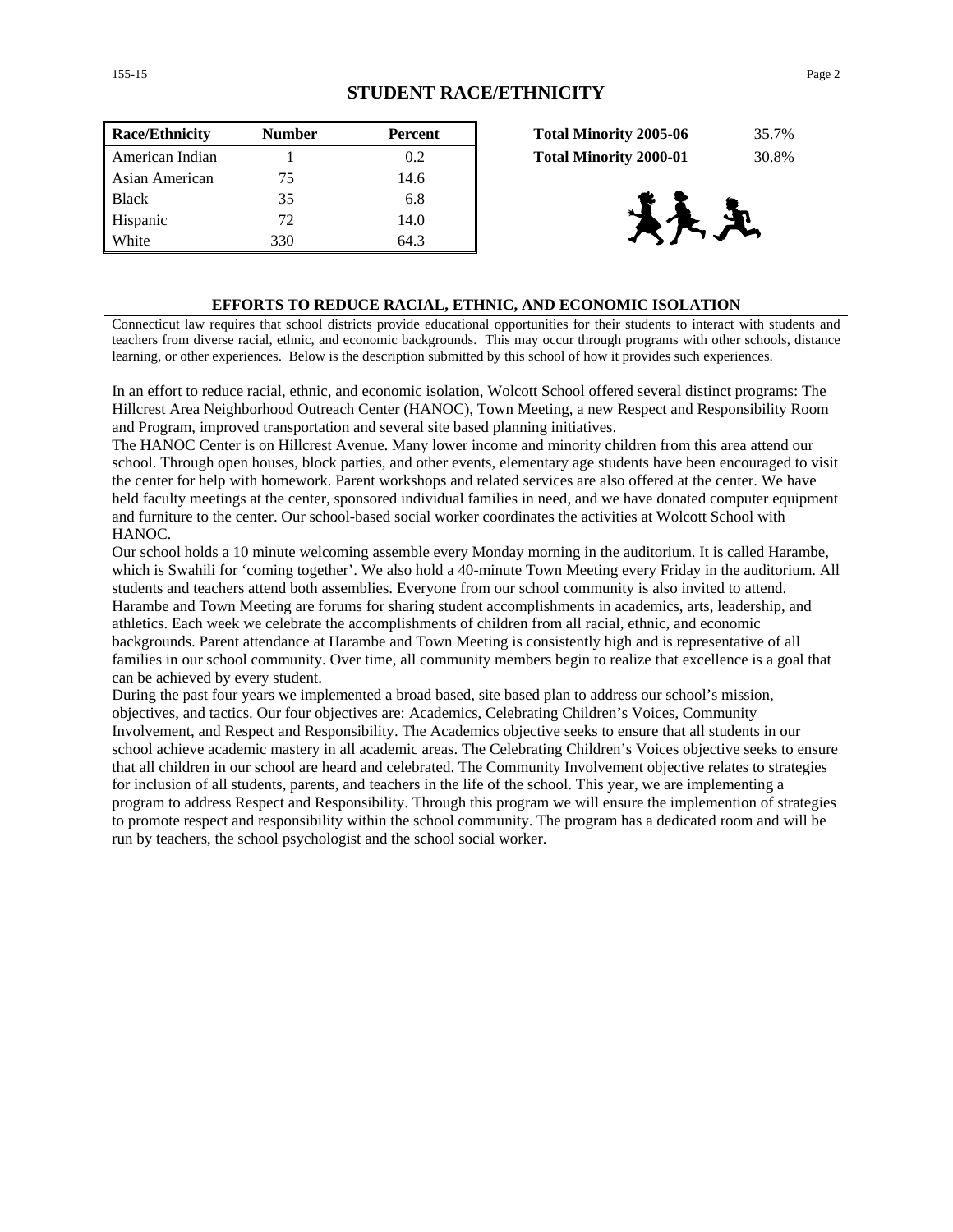## **SCHOOL RESOURCES**

| Time*                               | `chool | District | $-$       |
|-------------------------------------|--------|----------|-----------|
| <b>Instructional</b>                |        | - K-0    | State K-6 |
| Total Hours of Instruction Per Year | 991    | 991      | 988       |

\*State law requires at least 900 hours for grades 1 through 12 and full-day kindergarten, and 450 hours for half-day kindergarten.

| <b>TECHNOLOGY</b> | % of Classrooms, Libraries,<br>and Laboratories Wired for: | <b>School</b> | District K-6 | State K-6 |
|-------------------|------------------------------------------------------------|---------------|--------------|-----------|
|                   | Video                                                      | 100.0         | 100.0        | 63.0      |
|                   | Voice                                                      | 100.0         | 100.0        | 72.3      |
|                   | Internet Access                                            | 100.0         | 100.0        | 96.5      |
|                   | Multi-Room Network (LAN)                                   | 100.0         | 100.0        | 77.3      |

| <b>Computers</b>                                | <b>School</b> | Dist K-6 | <b>State K-6</b> | This school                   |
|-------------------------------------------------|---------------|----------|------------------|-------------------------------|
| # of Students Per Academic Computer             | 4.6           | 4.1      | 3.9              | does not have a               |
| % of Computers that are High or Moderate Power  | 90.1          | 95.0     | 80.8             | functional<br>satellite link. |
| % of Computers with Internet Access, All Speeds | 100.0         | 100.0    | 96.5             |                               |
| % of Computers with High Speed Internet Access  | 100.0         | 100.0    | 95.4             |                               |
| % of Internet Computers with Filtering Software | 100.0         | 100.0    | 97.6             |                               |

#### **LIBRARY MATERIALS**

Free on-line access to periodicals, newspapers, and other resources is available to all Connecticut schools through the Connecticut Digital Library.

| <b>Print and Non-Print Materials</b>                    | <b>School</b> | Dist K-6 | State K-6 |
|---------------------------------------------------------|---------------|----------|-----------|
| # of Print Volumes Per Student*                         | 29.7          | 32.4     | 27.2      |
| % of Print Volumes Purchased in<br>the Last Three Years | 9.2           | 11.5     | 13.6      |
| # of Print Periodical Subscriptions                     | 35            | 21.5     | 15.1      |
| # of Non-Print Materials                                | 243           | 247.7    | 408.8     |

\*Because a certain number of volumes are needed for a library of adequate breadth and depth, a small school may need a higher number of volumes per student.

### **STAFFING RESOURCES**



|       | <b>Average Class Size</b> | <b>School</b> | <b>District</b> | <b>State</b> | Administrators                   | 1.0 | 1.0 |
|-------|---------------------------|---------------|-----------------|--------------|----------------------------------|-----|-----|
| Gr. K | 2005-06                   | 19.8          | 20.2            | 18.3         | Department Chairs                | 0.0 | 0.0 |
|       | 2000-01                   | 21.0          | 19.3            | 18.1         | Library/Media Staff              | 1.0 | 1.0 |
| Gr. 2 | 2005-06                   | 19.4          | 19.5            | 19.7         | Counselors, Social Workers,      | 1.3 | 1.3 |
|       | 2000-01                   | 20.5          | 19.7            | 19.5         | and School Psychologists         |     |     |
| Gr. 5 | 2005-06                   | 22.5          | 22.4            | 21.2         | <b>Other Professionals</b>       | 1.9 | 1.9 |
|       | 2000-01                   | 21.3          | 20.8            | 21.7         | # of Non-Certified Instructional | 4.5 | 3.0 |

| <b>School Staff Count</b><br><b>G RESOURCES</b> |               | <b>Full-Time Equivalent</b> | 2005-06      | 2004-05 |                                  |      |      |
|-------------------------------------------------|---------------|-----------------------------|--------------|---------|----------------------------------|------|------|
| # of Certified Staff                            |               |                             |              |         |                                  |      |      |
|                                                 |               |                             |              |         | <b>Teachers</b>                  | 35.0 | 35.2 |
| 'lass Size                                      | <b>School</b> | <b>District</b>             | <b>State</b> |         | Administrators                   | 1.0  | 1.0  |
| 2005-06                                         | 19.8          | 20.2                        | 18.3         |         | Department Chairs                | 0.0  | 0.0  |
| 2000-01                                         | 21.0          | 19.3                        | 18.1         |         | Library/Media Staff              | 1.0  | 1.0  |
| 2005-06                                         | 19.4          | 19.5                        | 19.7         |         | Counselors, Social Workers,      | 1.3  | 1.3  |
| 2000-01                                         | 20.5          | 19.7                        | 19.5         |         | and School Psychologists         |      |      |
| 2005-06                                         | 22.5          | 22.4                        | 21.2         |         | <b>Other Professionals</b>       | 1.9  | 1.9  |
| 2000-01                                         | 21.3          | 20.8                        | 21.7         |         | # of Non-Certified Instructional | 4.5  | 3.0  |

| <b>Professional Staff Race/Ethnicity</b>                 | 2005-06       | 2004-05             | 2000-01   |
|----------------------------------------------------------|---------------|---------------------|-----------|
| % Minority                                               | 2.2           | 2.2                 | 0.0       |
| <b>Professional Staff Experience and Training</b>        | <b>School</b> | <b>District K-6</b> | State K-6 |
| Average Number of Years Experience in Connecticut        | 12.2          | 10.9                | 12.8      |
| % with Master's Degree or Above                          | 78.3          | 70.1                | 80.5      |
| % Trained as Mentors, Assessors, or Cooperating Teachers | 32.6          | 34.4                | 30.4      |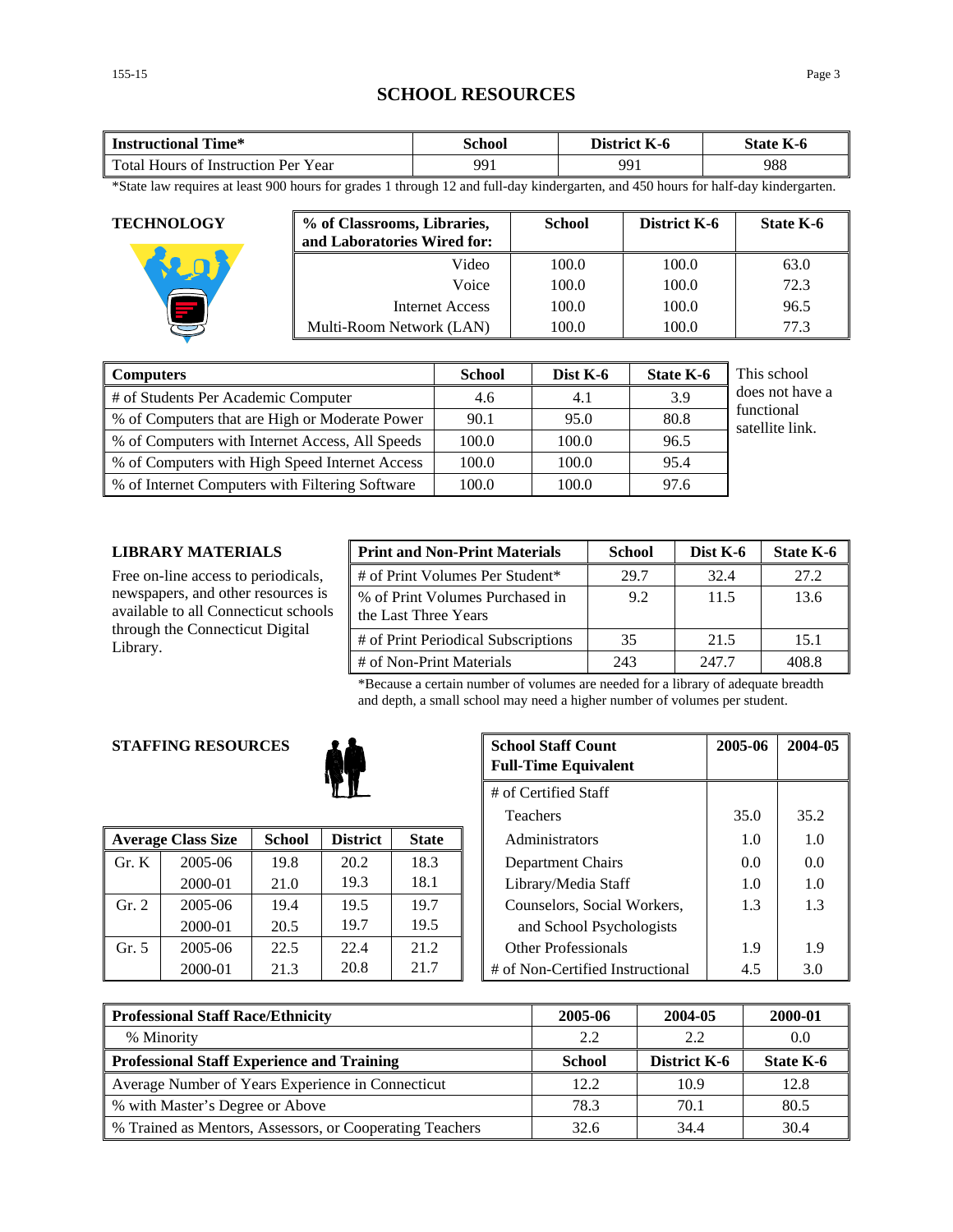| <b>Selected Subject Areas, Grade 5</b> | <b>Estimated Hours of Instruction Per Year</b> | Computer/       |              |                                       |
|----------------------------------------|------------------------------------------------|-----------------|--------------|---------------------------------------|
|                                        | <b>School</b>                                  | <b>District</b> | <b>State</b> | <b>Technology</b><br><b>Supported</b> |
| Art                                    | 36                                             | 36              | 32           | N <sub>0</sub>                        |
| <b>Computer Education</b>              | $\Omega$                                       | 2               | 17           | N/A                                   |
| English Language Arts*                 | 427                                            | 420             | 425          | Yes                                   |
| Family and Consumer Science            | $\Omega$                                       | $\Omega$        |              | N/A                                   |
| Health                                 | 31                                             | 30              | 23           | N <sub>0</sub>                        |
| Library Media Skills                   | 18                                             | 18              | 19           | N <sub>0</sub>                        |
| Mathematics*                           | 202                                            | 200             | 192          | N <sub>0</sub>                        |
| Music                                  | 36                                             | 36              | 34           | N <sub>0</sub>                        |
| Physical Education                     | 54                                             | 54              | 41           | No                                    |
| Science*                               | 76                                             | 79              | 96           | N <sub>0</sub>                        |
| Social Studies*                        | 75                                             | 73              | 96           | No                                    |
| <b>Technology Education</b>            | $\Omega$                                       | $\Omega$        |              | N/A                                   |
| <b>World Languages</b>                 | 36                                             | 41              | 11           | N <sub>0</sub>                        |

## **SCHOOL PROCESSES**

\*Interdisciplinary Approach

### **World Language**

Formal instruction (at least 1 hour per week) in a world language starts in grade 4 in this school. In Connecticut, 13.4% of K-6 schools have started world language instruction at this grade or earlier.

| Types of Remedial Instructional Services<br>Provided to Students Lacking Basic Skills | Available in<br><b>Mathematics</b> | Available in<br><b>Language Arts</b> |
|---------------------------------------------------------------------------------------|------------------------------------|--------------------------------------|
| Pull-Out Instruction                                                                  | Yes                                | Yes                                  |
| In-Class Tutorial                                                                     | Yes                                | Yes                                  |
| After School Program                                                                  | Yes                                | Yes                                  |
| Summer School (2005)                                                                  | Yes                                | Yes                                  |
| <b>Other</b>                                                                          | Yes                                | Yes                                  |



#### **Interactive Distance Learning**

This school does not utilize interactive distance learning. Interactive distance learning ranges from on-line courses with student-instructor interaction via the internet to live classroom interaction through two-way audio and video transmissions.

| <b>Student and Teacher Statistics</b>                                                    | <b>School</b> | <b>District K-6</b> | State K-6 |
|------------------------------------------------------------------------------------------|---------------|---------------------|-----------|
| Ⅰ % of Students Retained in Grade after 2004-05 School Year                              | 0.0           | 0.3                 |           |
| Teacher Attendance, 2004-05: Average # of Days Absent Due<br>to Illness or Personal Time | 8.6           | 6.7                 | 8.4       |
| ■ % Certified Staff Assigned to Same School the Previous Year                            | 87.0          | 80.1                | 84.5      |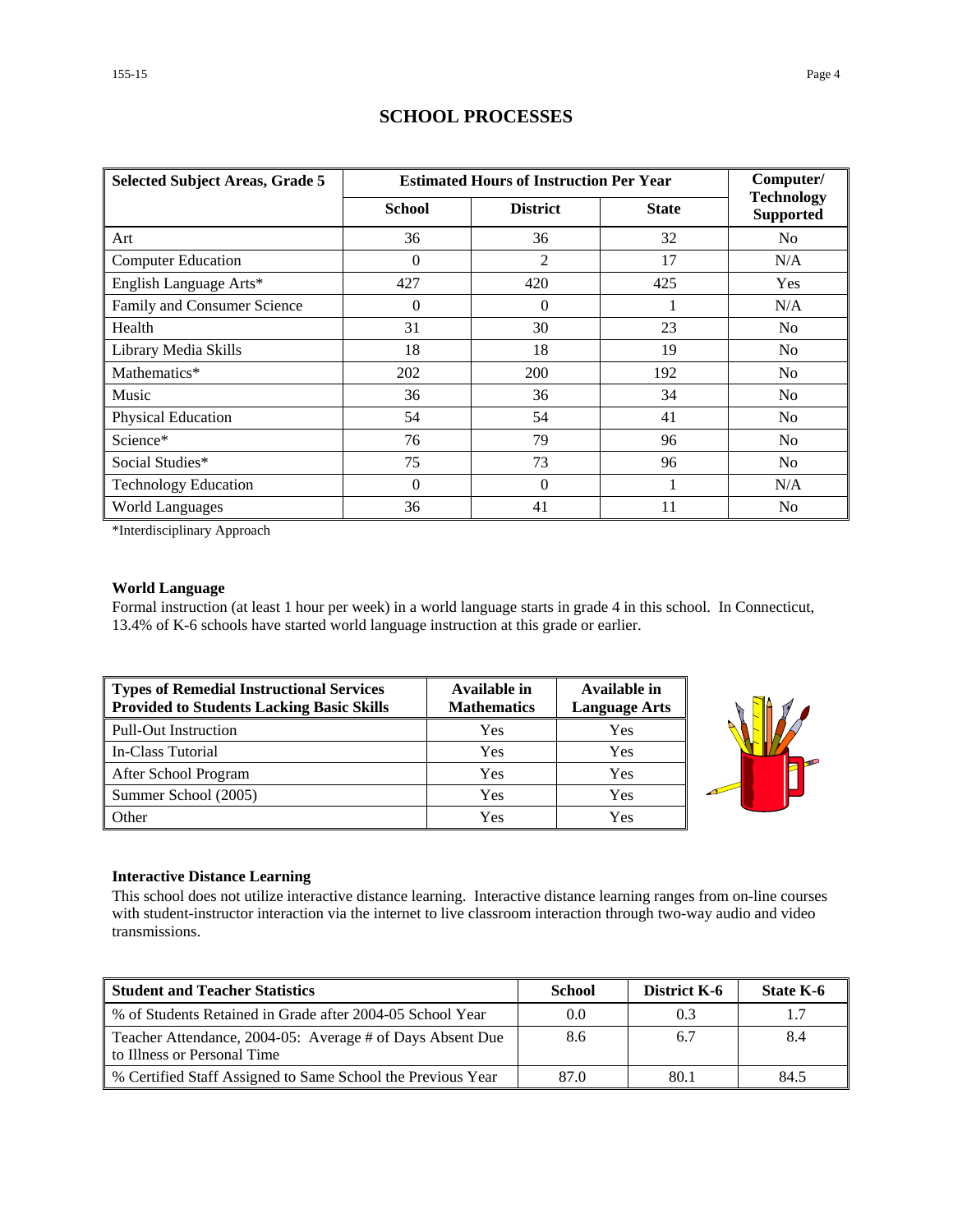### **STUDENT PERFORMANCE**

**Connecticut Mastery Test, Fourth Generation, % Meeting State Goal:** The state goal was established with the advice and assistance of a cross section of Connecticut educators. The Goal level is more demanding than the state Proficient level, but not as high as the Advanced level, reported in the No Child Left Behind Report Cards.

| <b>Connecticut Mastery Test</b> |                    | <b>School</b> | <b>District</b> | <b>State</b> | <b>Of All Schools in State</b> |           |
|---------------------------------|--------------------|---------------|-----------------|--------------|--------------------------------|-----------|
| % Meeting State Goal in:        |                    |               |                 |              | Lowest $%$                     | Highest % |
| Grade 3                         | Reading            | 59.7          | 60.5            | 54.4         | 2.0                            | 94.3      |
|                                 | Writing            | 72.4          | 68.4            | 61.0         | 2.4                            | 100.0     |
|                                 | <b>Mathematics</b> | 70.1          | 66.8            | 56.3         | 4.1                            | 100.0     |
| Grade 4                         | Reading            | 69.5          | 71.5            | 57.8         | 2.8                            | 96.4      |
|                                 | Writing            | 62.1          | 68.6            | 62.8         | 2.8                            | 96.1      |
|                                 | <b>Mathematics</b> | 67.4          | 68.9            | 58.8         | 3.4                            | 96.4      |
| Grade 5                         | Reading            | 79.1          | 75.9            | 60.9         | 0.0                            | 97.1      |
|                                 | Writing            | 74.7          | 76.1            | 65.0         | 5.6                            | 98.3      |
|                                 | <b>Mathematics</b> | 78.0          | 73.2            | 60.7         | 0.0                            | 100.0     |
| Grade 6                         | Reading            | N/A           | N/A             | N/A          | N/A                            | N/A       |
|                                 | Writing            | N/A           | N/A             | N/A          | N/A                            | N/A       |
|                                 | <b>Mathematics</b> | N/A           | N/A             | N/A          | N/A                            | N/A       |



The figures above were calculated differently than those reported in the No Child Left Behind (NCLB) Report Cards. Unlike NCLB figures, these results reflect the performance of students with scoreable tests who were enrolled in the district at the time of testing, regardless of the length of time they were enrolled in the district.

| <b>Physical Fitness</b> |         | <b>School</b> | <b>District</b> | <b>State</b> |
|-------------------------|---------|---------------|-----------------|--------------|
| % Passing All 4 Tests   |         |               |                 |              |
|                         | Grade 4 | 16.0          | 37.3            | 33.6         |
|                         | Grade 6 | N/A           | N/A             | N/A          |

| ness<br>11 4 Tests | School        | <b>District</b> | <b>State</b> | <b>Student Attendance</b> | School | <b>District</b><br>K-6 | <b>State</b><br>K-6 |
|--------------------|---------------|-----------------|--------------|---------------------------|--------|------------------------|---------------------|
| Grade 4            | $0.0^{\circ}$ | 37.3            | 33.6         | % on October 1, 2005      | 98.1   | 98.0                   | 96.5                |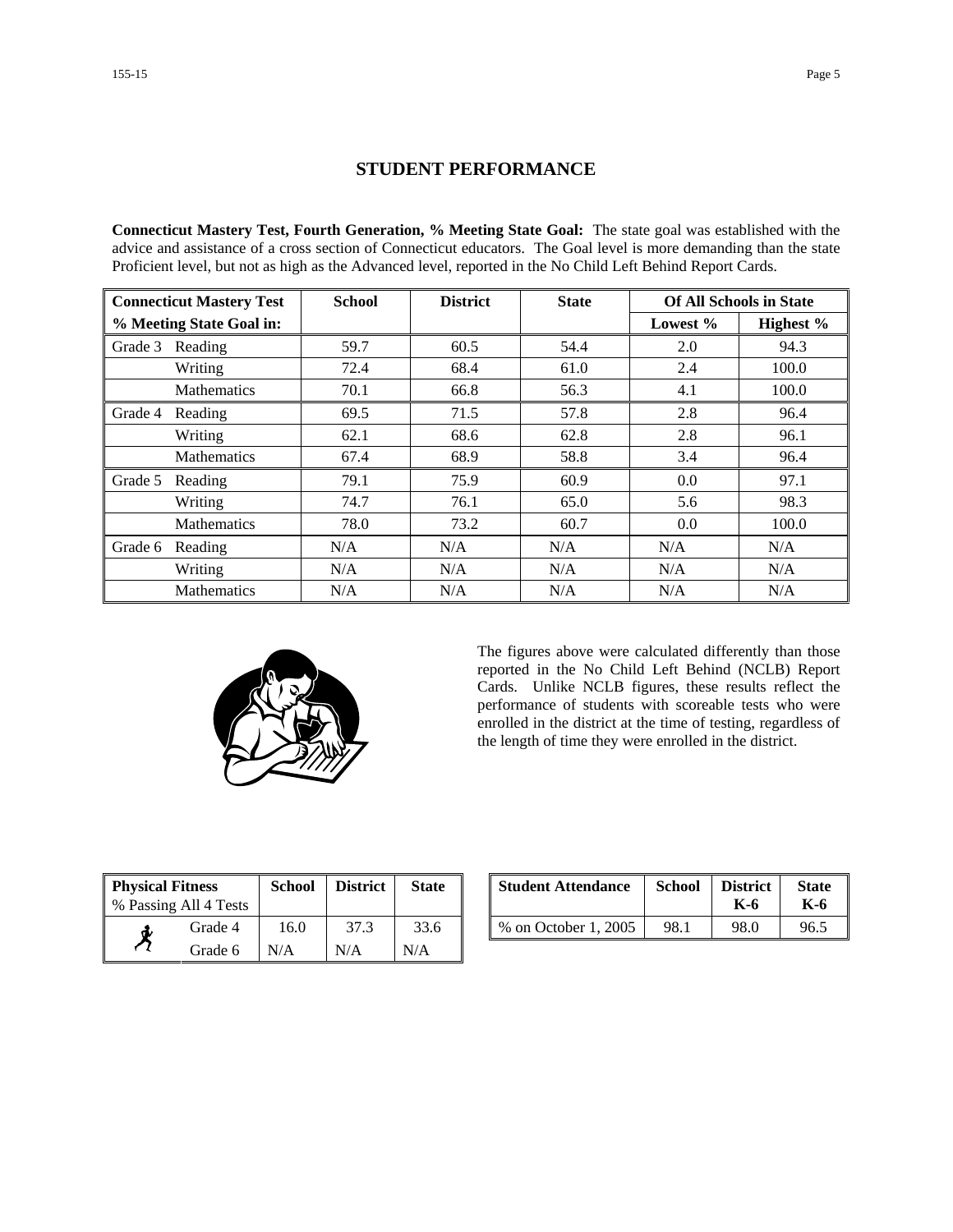#### **EVIDENCE OF SUSTAINED IMPROVEMENTS IN STUDENT ACCOMPLISHMENTS**

Below is a summary, submitted by this school, of the major trends in student performance and accomplishments that indicate sustained improvement over time. Also, areas of need are identified and plans to address these needs are presented.

#### *Students Performance*

The first administration of the Fourth Generation Connecticut Mastery Test established a baseline for student achievement in Reading, Writing and Mathematics across all students in Grades 3, 4 and 5. The trend data for this administration demonstrates that Wolcott's students improved or maintained their scores in reading, writing, and mathematics over time with the highest achievement occurring in Grade 5. The trends in the data are as follows:

- In Reading, CMT scores were 60%, 70% and 79% in Grades 3, 4 and 5 respectively.
- In Mathematics, CMT scores were 72%, 62% and 75% in Grades 3, 4 and 5 respectively.
- In Writing, CMT scores were 70%, 67% and 78% in Grades 3, 4 and 5 respectively.

#### *Student Accomplishment*

Over 3,000 pieces of excellent writing were submitted to the school's Magical Mailbox in the 2005-2006 school year. Each piece of writing was celebrated via one of our co-curricular academic offerings. These include student dance companies, music composition, sign language, public speaking, and various displays.

#### *Areas of Need and Plans for Improvement*

Goals for the current year include a renewed effort to address academic achievement in all areas. Specifically, we are developing an online reading frameworks document that will enable teachers to coordinate reading instruction more effectively. We are also maintaining a building schedule that will provide large blocks of time for skills-based group instruction at all grade levels. We are implementing a new mathematics program at Grades K-5. We have completed installation of a 20 computer lab in the primary wing. The lab will provide computer assisted instruction in math and reading through a program called Successmaker. We have adopted a new model for increasing and improving the model for involving parents in their child's education. Toward that end, we will continue to work with the PTO and room parents to develop strategies and techniques that will enhance our effectiveness in that area.

#### **SUPPLEMENTAL SCHOOL INFORMATION**

The space below was optionally used by this school to describe aspects of the school not presented elsewhere in the profile. For instance, character education or programs designed to improve school climate may be described.

This year, we received 13 grants from the Foundation for West Hartford Public Schools totaling \$12,774. These grants were submitted by individual teachers and are designed to enhance the instructional program across all academic areas. Specifically, through these grants we will be able to purchase nonfiction books and bring in master teachers among other things. We also received a grant from Pratt and Whitney to develop a new Macromedia Flash based website.

Matthew Dicks, a third grade teacher at Wolcott, was selected West Hartford Teacher of the Year for 2005-06 and was one of four finalists for state teacher of the year. Jo McGinnis was selected as the Outstanding Elementary School Art Teacher for the State of Connecticut by the Connecticut Art Education Association. Mr. Dicks and our Curriculum Specialist Deb Berger had articles published by the Association for Supervision, Curriculum and Development, which is a highly respected professional organization in the field of education.

This year, we are implementing a new Respect and Responsibility program. The program will be housed in a dedicated space. Students will be trained in a wide variety of conflict resolution and peer mediation techniques. For the past eleven years, students, parents and teachers have worked to create a schoolyard habitat on a piece of town owned land adjacent to the school. We call this parcel of land The Wolcott Children's Forest. The forest is an integrated outdoor science project we are developing for use with West Hartford's Essential Science Curriculum. The forest contains four separate ecosystems (pond, marsh, forest, and meadow). We are already teaching integrated science units at all grade levels in the forest. Over time we hope to identify and classify every species of plant, animal, or insect living in the forest. This project is supported by the town, the school system, The National Audubon Society, and The National Wildlife Foundation.

Strategic School Profiles may be viewed on the internet at www.state.ct.us/sde. A more detailed, searchable SSP database, data tables, and additional CT education facts are also available at this site. For the school/district website, see **www.whps.org/school/wolcott/index.htm**